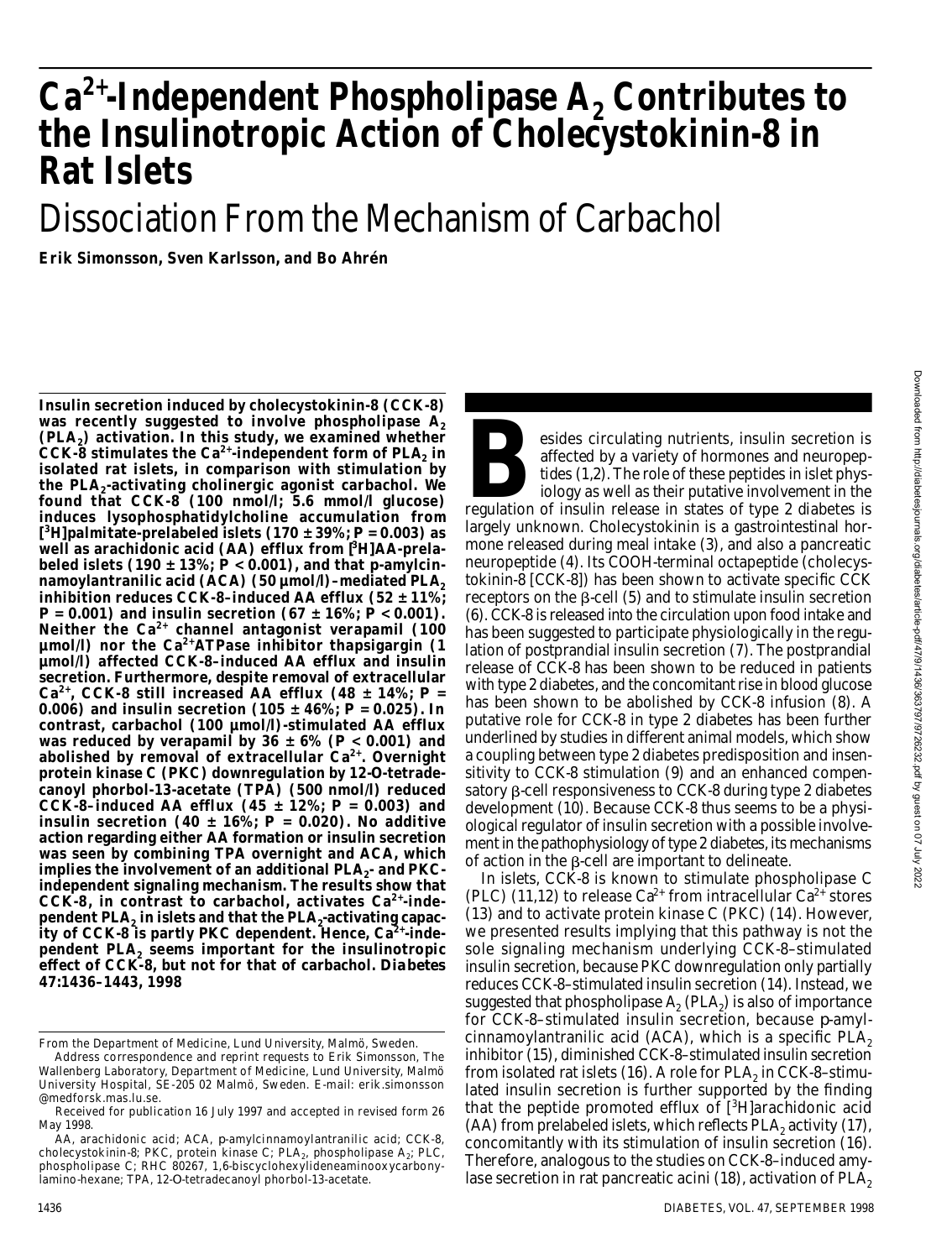and subsequent formation of AA might also be of importance for the insulinotropic effect of CCK-8.

PLA $_{\rm 2}$  activation with formation of AA has previously been proposed as an important intracellular signaling pathway that mediates a variety of regulatory influences in several different cell systems (19,20). PLA<sub>2</sub> has been shown to be present within both human and rat islets (21–23), where it is assumed to exist in a  $Ca^{2+}$ -dependent (24) and a  $Ca^{2+}$ -independent ATP-stimulatable (25) form, both participating in the glucose-dependent insulin secreting process (26,27).  $Ca<sup>2+</sup>$ -independent ATP-stimulatable PLA<sub>2</sub> has been proposed as an alternative way for glucose metabolism to generate insulin secretion when only small increments in ATP production are possible (27). It is not known, however, to what extent this PLA $_{\rm 2}$  form is sensitive to CCK-8 stimulation and whether it differs from stimulation by the cholinergic agonist carbachol, which, like CCK-8, is known to activate PLA $_{\rm 2}$  in islets (17). Neither is it known whether there is an interrelationship between CCK-8-stimulated  $PLA<sub>2</sub>$  activation and the signaling pathway involving PKC, which is of importance for CCK-8–stimulated insulin release (7).

Therefore, in the present study, we have examined the ability of CCK-8 to stimulate Ca $^{2+}$ -independent PLA $_2$  in isolated rat islets compared with the ability of carbachol. To investigate the contribution of  $PLA<sub>2</sub>$ , we examined AA efflux, lysophosphatidylcholine accumulation, and insulin secretion from prelabeled islets in the presence and absence of the PLA<sub>2</sub> inhibitor ACA (15) and the diglyceride lipase inhibitor RHC 80267 (1,6-biscyclohexylideneaminooxycarbonylamino-hexane) (17). The dependence on extracellular  $Ca<sup>2+</sup>$  influx was studied by using the  $Ca<sup>2+</sup>$  channel inhibitor verapamil (17) and by removal of extracellular  $Ca^{2+}$ , whereas the dependence on intracellular  $Ca^{2+}$  stores was investigated by the use of the  $Ca^{2+}$ -ATPase inhibitor thapsigargin (28). Furthermore, the possible interrelationship between CCK-8-induced PLA<sub>2</sub> activation and PKC was examined by studying islets subjected to PKC downregulation induced by an overnight incubation with the phorbol ester 12-*O*-tetradecanoyl phorbol-13-acetate (TPA) (29).

#### **RESEARCH DESIGN AND METHODS**

Animals. The experiments were performed on pancreatic islets isolated from male Sprague-Dawley rats (Möllegaard A/S, Ll. Skensved, Denmark), weighing 200–300 g, with free access to a standard pellet diet and tap water.

**Isolation and incubation of islets.**Islets were isolated by the collagenase digestion technique (30). In brief, the common bile duct was cannulated and ligated at the papilla Vateri. The pancreas was filled through the cannula with 10 ml of cold Hanks' balanced salt solution (Sigma, St. Louis, MO), supplemented with 1.0 mg/ml collagenase P (activity: 1.52 U/mg; Boehringer Mannheim, Mannheim, Germany). The pancreas was then removed and incubated for 24 min at 37°C. After being rinsed in Hanks' solution, selected islets were hand-picked under a stereomicroscope and cultured overnight in 10 ml of RPMI 1640 medium supplemented with 10% heat-inactivated fetal calf serum, 2.05 mmol/l L-glutamine, 2.5 µg/ml amphotericin B (all GIBCO BRL, Paisley, Scotland), 100 IU/ml penicillin, and 100 µg/ml streptomycin (both Biological Industries, Beit Haemek, Israel) at 37°C (pH 7.4) in a humid atmosphere of 95% air and 5% CO<sub>2</sub>. After one night's incubation, the islets were rinsed in a modified HEPES medium (pH 7.4) consisting of 125 mmol/l NaCl, 5.9 mmol/l KCl, 1.2 mmol/l MgCl<sub>2</sub>, 1.28 mmol/l CaCl<sub>2</sub>, and 25 mmol/l HEPES (Boehringer Mannheim), supplemented with 0.1% human serum albumin (Behringwerke, Marburg, Germany) and 3.3 mmol/l glucose (Fluka Chemie AG, Buchs, Switzerland). The islets were then pre-incubated for 30 or 60 min in the modified HEPES medium at 3.3 mmol/l glucose in an atmosphere of 5% CO $_2$  at 37°C (pH 7.4). Thereafter, groups of islets were transferred into separate chambers for 30 or 60 min of incubation in air equilibrated with 5%  $CO<sub>2</sub>$  at 37°C (pH 7.4) in the HEPES medium supplemented with 0.1% human serum albumin, with or without addition of synthetic sulfated CCK-8 (the COOH-terminal octapeptide of cholecystokinin;  $CCK_{26-33}$ ; 100 nmol/l; Sigma), carbachol (100 µmol/l; BDH Chemicals, Poole, England, U.K.), and different inhibitors. The glucose concentration in the medium was 5.6 mmol/l, which previously has been shown to promote a maximal insulin-releasing effect of CCK-8 (16). The HEPES medium was continuously gassed in an atmosphere of 95% air and 5% CO $_{\textrm{\tiny{2}}}$ .

**Induction of PKC downregulation.**Isolated islets were incubated overnight at 37°C (pH 7.4) in an atmosphere of 5% CO<sub>2</sub> in 10 mI of RPMI 1640 (complete as above) in the presence of the phorbol ester TPA (500 nmol/l; Sigma). Prolonged exposure to TPA has previously been shown to downregulate PKC activity in pancreatic islets (28). The control islets were incubated overnight with the phorbol ester  $4\alpha$ -phorbol 12,13-didecanoate (Sigma; 500 nmol/I), which is without activity regarding PKC (29).

**Incubation of [<sup>3</sup>H]AA-labeled islets.**Islets, isolated as above, were incubated overnight in 10 ml of RPMI 1640 (complete as above) supplemented with 4 µCi of [<sup>3</sup>H]AA (specific activity: 100 Ci/mmol; Du Pont-NEN, Boston, MA) at 37°C (pH 7.4) in an atmosphere of 95% air and 5%  $CO<sub>2</sub>$ . After the overnight incubation in [<sup>3</sup>H]AA, the islets were pre-incubated for 30 min and then transferred in groups of 25 into separate chambers, where they were incubated for another 30 min in 1 ml of HEPES medium supplemented with 0.1% human serum albumin and 5.6 mmol/l glucose at 37°C (pH 7.4) in air equilibrated with 5% CO $_{\textrm{\tiny{2}}}$ , with or without the addition of CCK-8 (100 nmol/l), carbachol (100 µmol/l), ACA (50 µmol/l; Cal- § biochem, La Jolla, CA), RHC 80267 (1,6-biscyclohexylideneaminooxycarbonylamino-hexane; 35 µmol/l; Calbiochem), thapsigargin (1 µmol/l; Sigma), and verapamil (100 µmol/l; Sigma). The studies performed after removal of extracellular  $\overline{2}$  $Ca^{2+}$  were executed as described above, with the exception that the incubation  $\vec{q}$ medium, both during the pre-incubation and the experimental incubation, was  $\frac{3}{2}$ composed without CaCl $_2$  and supplemented with 0.1 mmol/l of the calcium chelator EGTA (Sigma). After the incubation, 500 µl of the medium surrounding the islets a was taken from each chamber, and the radioactivity was determined by liquid scintillation counting using the scintillation cocktail Optiphase (Wallac Oy, Turki, Fin- $\frac{5}{9}$ land). The 25 islets were retrieved as well, and their radioactivity was determined. Then, the radioactivity in the medium removed was expressed as a percentage of the total islet radioactivity. Another 25 µl of the medium was removed g and frozen at –18°C until it was analyzed for its content of insulin.

**Extraction of AA.** AA was extracted as previously described by Hou et al. (31). After the overnight incubation in [3H]AA, the islets were preincubated for 30  $\frac{3}{8}$ min. Thereafter, groups of 50 islets were incubated for another 30 min in 1 ml of HEPES medium supplemented with 0.1% human serum albumin and 5.6 mmol/l  $\frac{2}{9}$ glucose (37°C; pH 7.4; 95% air/5% CO $_2$ ), with or without addition of CCK-8 (100  $\,$ nmol/l). After incubation, 750 µl of the medium of two separate chambers was  $\frac{3}{5}$ retrieved and transferred to polypropylene tubes, thus containing 1.5 ml of the  $\frac{8}{5}$ medium each. The tubes were frozen and stored at –18°C until thin-layer chromatography analysis of AA was performed. Before the extraction, 25 µl of nonlabeled AA (0.5 mg/ml; Sigma) was added to each tube to improve recovery. Then, 1.5 ml of methanol/choloroform/HCl (200:200:1 by volume) were added to the 1.5 ml medium. The tubes were vortex-mixed for 1 min, when the aqueous phase was re-extracted twice with 1.5 ml CHCl $_{3}$ . The samples were centrifuged for 5 min at 4°C and 1,500 rpm after each extraction step. The lower organic phase of each extraction was transferred to a new polypropylene tube. Thereafter, the organic phase was concentrated under a steam of nitrogen and reconstituted in 55 µl of chloroform. the addition of CK-R (100 mmol/), Orthodosphatid (100 ymoth), CaC (50 ymoth), and the measurable measure 3 mg/ml), the substitute (1.5 mg/ml), the substitute of the containing lysophosphatid (1.5 Downloaded as decreased a

**One-dimensional thin-layer chromatography analysis of AA.** A sample (25  $\mu$ ) from each tube was applied to 10  $\times$  20 cm silica-gel thin-layer chromatogra-  $\Im$ phy plates (Merck, Darmstadt, Germany). Another 25-µl sample was removed for detection of total radioactivity. The plates were developed with petroleum spirit  $\frac{8}{6}$ 40–60/diethyl ether/acetic acid (60:45:1 by volume). AA was identified by an unla-  $\breve{\aleph}$ beled AA standard and detected by I $_2$  vapor. The AA  $R_{\rm F}$  value was 0.040. The curettage of the AA spot was examined for its content of radioactivity, which was determined by liquid scintillation counting. Radioactivity in each peak is expressed as a percentage of the total counts of the sample.

**Extraction of lysophospholipids.** Lysophospholipids were extracted as previously described by Konrad et al. (17). Islets, isolated as above, were incubated overnight in 10 ml of RPMI 1640 (complete as above) supplemented with 40 µCi of [<sup>3</sup>H]palmitidic acid (specific activity: 51 Ci/mmol; Du Pont-NEN) at 37°C (pH 7.4) in an atmosphere of 95% air and 5%  $CO<sub>2</sub>$ . After the overnight incubation in [<sup>3</sup>H]palmitidic acid, the islets were pre-incubated for 30 min. Thereafter, groups of 50 islets were incubated for another 30 min in 1 ml of HEPES medium supplemented with 0.1% human serum albumin and 5.6 mmol/l glucose (37°C; pH 7.4; 95% air/5% CO $_2$ ), with or without addition of CCK-8 (100 nmol/l). After incubation, 50 islets and 250 µl of the medium of four separate chambers were retrieved and transferred to polypropylene tubes, thus containing 200 islets and 1 ml medium each. Two milliliters of ice-cold chloroform/methanol (1:2 by volume) supplemented with 0.25% of the antioxidant butylated hydroxytoluene was added. The tubes were then immediately chilled for 15 min in a dry ice/ethanol bath and stored at –18°C until the thin-layer chromatography of lysophospholipid analysis was performed. Before the thin-layer chromatography, 10 µl of a phospholipid standard mixture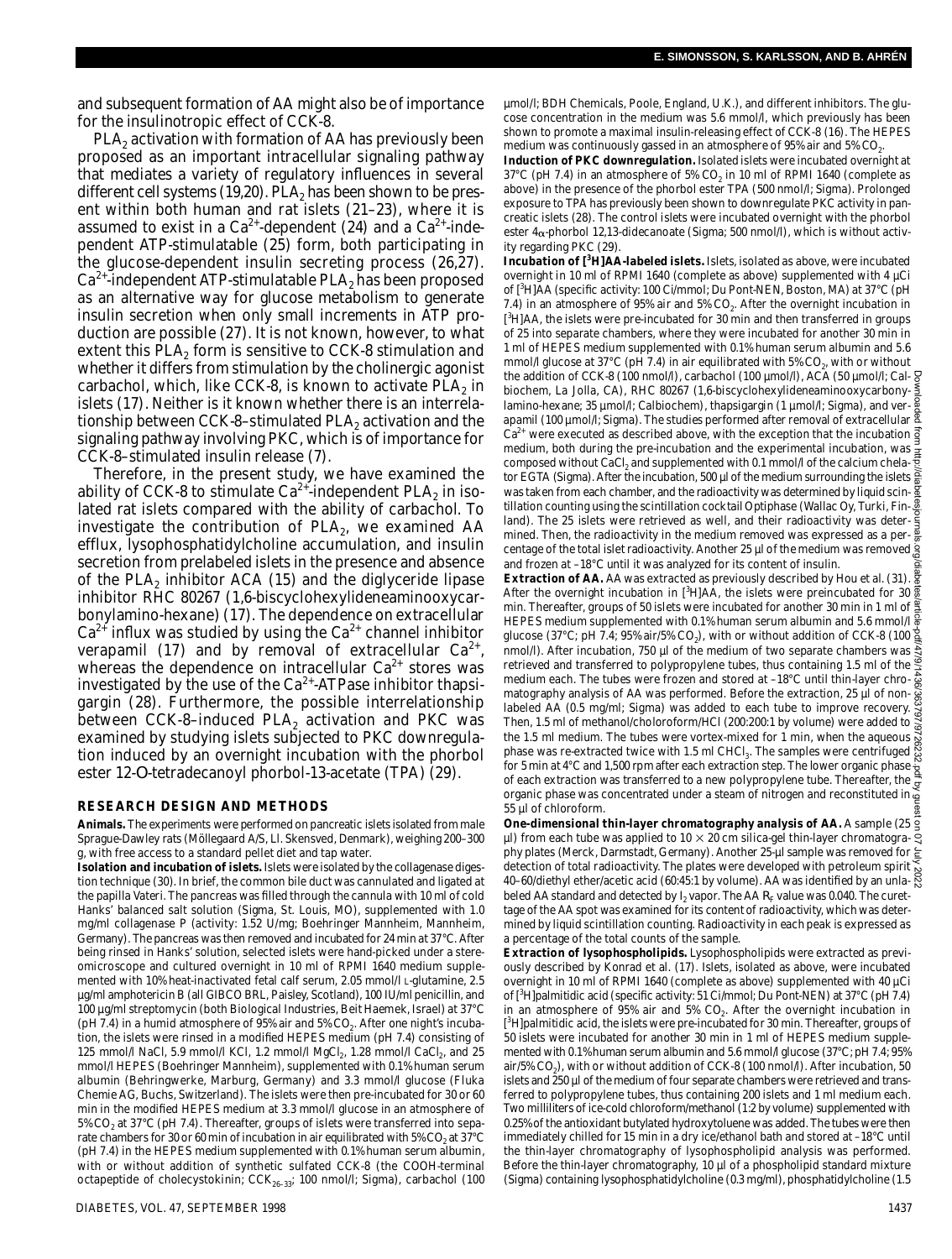

**FIG. 1. Fractional efflux of [<sup>3</sup>H]AA expressed as the percentage release of total incorporated radioactivity (***A***) and concomitant insulin secretion (***B***) from prelabeled isolated islets incubated for 30 min in the presence of glucose (5.6 mmol/l), with or without CCK-8 (100 nmol/l) and carbachol (100 µmol/l).** *n* **= 21, \*\****P* **< 0.01, \*\*\****P* **< 0.001 versus control.**  $\square$ , control;  $\mathbb{Z}$ , CCK-8;  $\mathbb{Z}$ , carbachol;  $\blacksquare$ , CCK-8 and carbachol.

mg/ml), phosphatidylethanolamine (1.2 mg/ml), and phosphatidylinositol (0.9 mg/ml) were added to each tube to aid in recovery, followed by 1 ml chloroform. The tubes were then vortex-mixed for 1 min, sonicated for 30 min, vortex-mixed for another 1 min, and centrifuged for 15 min at 4°C and 800*g*. Then, the lower organic phase was transferred to a polypropylene tube. The upper aqueous phase was re-extracted twice with 1 ml chloroform, whereupon the extracts were combined with the previously transferred organic phase. After that, the organic phase was washed with 1 ml of water, concentrated twice under a steam of nitrogen, and reconstituted in 25 µl of chloroform containing the above-mentioned standard lipids, to visualize the spots on the two-dimensional thin-layer chromatography.

**Two-dimensional thin-layer chromatography analysis of lysophospholipids.** A sample (10 µl) from each tube was applied to  $10 \times 10$  cm silica-gel thinlayer chromatography plates (Merck). Another 10 µl sample was removed for detection of total radioactivity. Then, the plates were developed in the first dimension with chloroform/methanol/28% NH<sub>4</sub>OH (130:70:11 by volume). After being carefully dried, the plates were developed in the second dimension with chloroform/methanol/formic acid/water (55:28:5:1 by volume). Radioactivity in each peak is expressed as a percentage of the total counts of the sample. The identity of the peaks was assigned by comparison with the unlabeled phospholipid standards. The lysophosphatidylcholine  $R<sub>F</sub>$  value was 0.04 in the first dimension and 0.07 in the second dimension.

**Analysis of insulin.** After incubation, 25 µl of the medium surrounding the islets were removed and frozen at –18°C for subsequent analysis of insulin. The analysis was performed radioimmunochemically, using a guinea pig anti-rat insulin antibody, mono <sup>125</sup>I-labeled human insulin as a tracer and rat insulin as standard (Linco Research, St. Charles, MO). For the separation of free and bound radioactivity, the double antibody technique was used.

**Statistical analysis.**All values are presented as means ± SE. Student's *t* test for unpaired data was used for statistical evaluation. A *P* value of *P* < 0.05 was considered significant.



**FIG. 2. Lysophosphatidylcholine accumulation expressed as the percentage ratio of total radioactivity from isolated islets prelabeled with [<sup>3</sup>H]palmitidic acid and incubated for 30 min in the presence of** glucose (5.6 mmol/l), with or without CCK-8 (100 nmol/l).  $n = 4-6$ ,  $\star$ **P**  $\leq$  0.01 weeks and  $\star$ **P \* \****P* **< 0.01 versus control.**

## **RESULTS**

**Effect of CCK-8 and carbachol on [<sup>3</sup>H]AA efflux, lysophosphatidylcholine accumulation, and insulin** secretion. To establish the involvement of PLA<sub>2</sub> in CCK-8–stimulated and carbachol-stimulated insulin secretion, we examined the efflux of radioactivity and the concomitant insulin secretion during a 30-min incubation period from islets prelabeled with  $[{}^{3}H]AA$  (Fig. 1). We found that CCK-8 (100 nmol/l) increased efflux of  $\binom{3}{1}$ AA by 190  $\pm$  13% (*P* < 0.001; *n* = 21) and insulin secretion by 58 ± 20% (*P* = 0.006; *n* = 21). To confirm that the detected radioactivity was indeed [<sup>3</sup>H]AA, its nature was characterized by thin-layer chromatography. We found that 60  $\pm$  9% of the radioactivity released from the islets was detected at the AA band on the thin-layer chromatography plate. We also found that the amount of AA compared with controls increased by  $309 \pm 49\%$ after CCK-8 stimulation ( $P < 0.001$ ;  $n = 5$ ). To further establish the involvement of  $PLA_2$ , we also examined the effect of CCK-8 on lysophosphatidylcholine accumulation from islets prelabeled with  $[3H]$ palmitidic acid (Fig. 2). Thereby, we found that CCK-8 (100 nmol/l) increased lysophosphatidylcholine accumulation by  $170 \pm 39\%$  ( $P = 0.003$ ;  $n = 4-6$ ).

Furthermore, carbachol (100 µmol/l) enhanced efflux of  $[^3H]$ AA by 203 ± 16% ( $P < 0.001$ ;  $n = 21$ ) and insulin secretion by 140 ± 21% (*P* < 0.001; *n* = 21). CCK-8 and carbachol in combination increased  $\binom{3}{1}$ AA efflux by 277  $\pm$  15% ( $P < 0.001$ ; *n* = 21) and insulin secretion by 101 ± 21% (*P* < 0.001; *n* = 21). The effect on  $[3H]AA$  efflux due to the combination of carbachol and CCK-8 was additive when compared with the effect of either agonist alone. Thus,  $\lceil \sqrt[3]{\text{H}} \rceil$ AA efflux after CCK-8 plus carbachol was  $24 \pm 6\%$  higher than the effect of CCK-8 alone ( $P < 0.001$ ;  $n = 21$ ) and  $31 \pm 6\%$  higher than the effect of carbachol alone (*P* < 0.001; *n* = 21). In contrast, regarding insulin secretion, no additional effect was seen by combining CCK-8 and carbachol (NS;  $n = 21$ ). Thus, both CCK-8 and carbachol are able to activate  $PLA_2$  in rat islets.

**E ffect of Ca2 + channel inhibition on CCK-8–induced and carbachol-induced [<sup>3</sup>H]AA efflux and insulin secretion**. To study whether  $PLA_2$  activation due to CCK-8 and carbachol was dependent on influx of extracellular  $Ca^{2+}$ , we studied the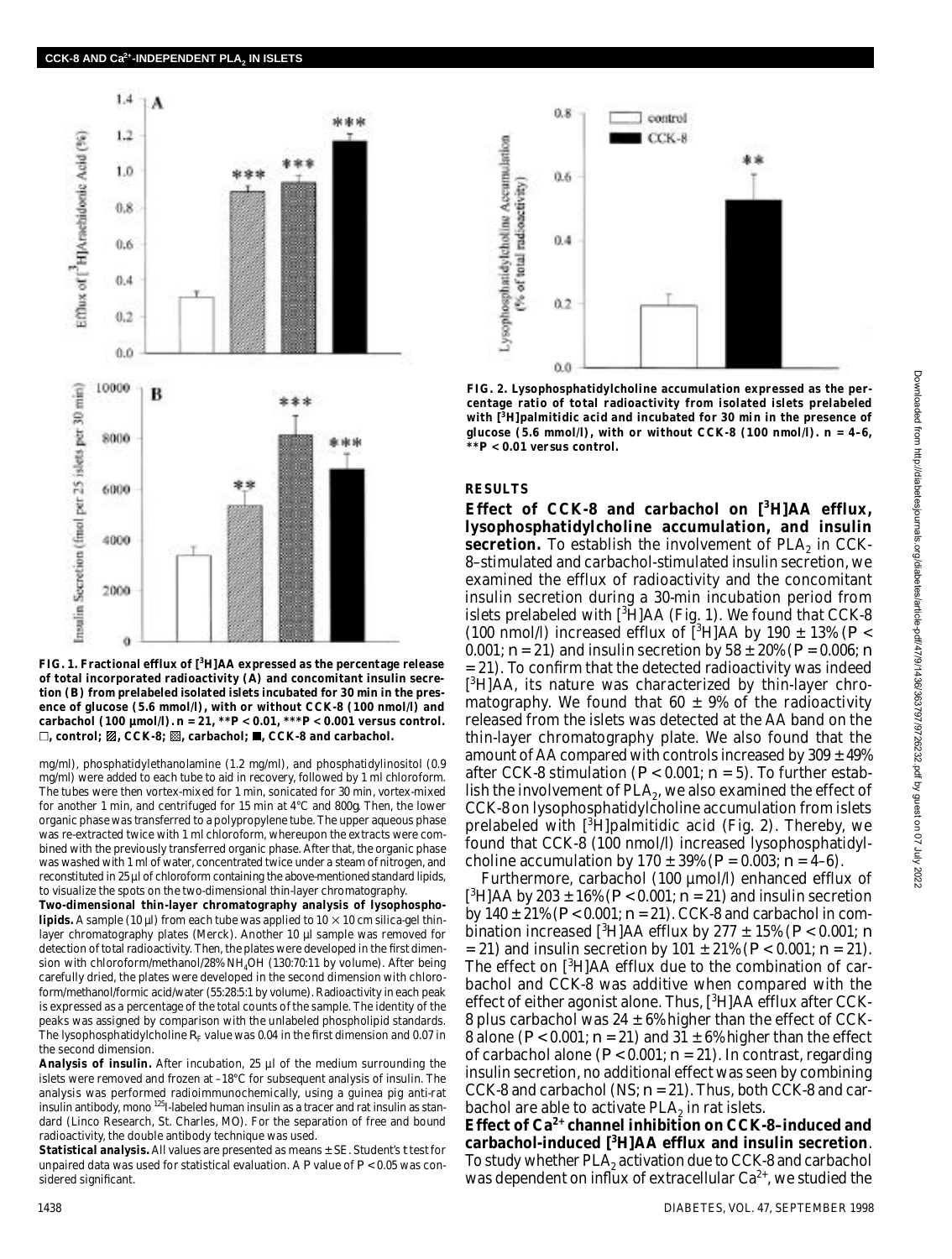

**FIG. 3. Fractional efflux of [<sup>3</sup>H]AA expressed as the percentage release of total incorporated radioactivity (***A***) and concomitant insulin secretion (***B***) from prelabeled isolated islets incubated for 30 min in the presence of glucose (5.6 mmol/l), with or without CCK-8 (100 nmol/l), carbachol (100 µmol/l), and verapamil (100 µmol/l).**   $n = 9, *P < 0.05, **P < 0.001$  versus respective controls.

efflux of [<sup>3</sup>H]AA and the concomitant insulin secretion from prelabeled islets incubated for 30 min together with the  $Ca^{2+}$ channel inhibitor verapamil (100 µmol/l; Fig. 3). It was found that the efflux of  $[3H]AA$  induced by CCK-8 (100 nmol/l) remained unchanged (NS;  $n = 9$ ). In contrast, the efflux induced by the cholinergic agonist carbachol (100 µmol/l) was, in the presence of 5.6 mmol/l glucose, reduced by  $36 \pm 7\%$  by verapamil  $(P < 0.001; n = 9)$ . This was equivalent to a reduction by 66  $\pm$  12% of the net carbachol-stimulated efflux (i.e., after subtracting efflux values of control islets incubated with glucose alone). CCK-8–mediated insulin secretion was reduced by  $45 \pm 20\%$  ( $P = 0.036$ ;  $n = 9$ ), and carbachol-mediated insulin secretion was reduced by  $53 \pm 19\%$  ( $P = 0.013$ ; *n*  $= 9$ ) by verapamil. When CCK-8 and carbachol were combined, efflux of  $[{}^{3}H]AA$  was diminished by  $20 \pm 8\%$  ( $P = 0.021$ ; *n* = 9) and insulin secretion was diminished by 54 ± 19% (*P*  $= 0.027$ ;  $n = 9$ ). Thus, Ca<sup>2+</sup> channel blockade by verapamil reduces carbachol- but not CCK-8–induced PLA<sub>2</sub> activation. Effect of Ca<sup>2+</sup> omission on CCK-8- and carbachol**induced [<sup>3</sup>H]AA efflux and insulin secretion**. To further investigate if  $PLA_2$  activation due to CCK-8 and carbachol





**FIG. 4. Fractional efflux of [<sup>3</sup>H]AA expressed as the percentage release of total incorporated radioactivity (***A***) and concomitant insulin secretion (***B***) from prelabeled isolated islets incubated for 30 min in a calcium-deficient medium in the presence of glucose (5.6 mmol/l), with or without CCK-8 (100 nmol/l) and carbachol (100**  $\mu$ mol/l).  $n = 6$ ,  ${}^{\star}P < 0.05$ ,  ${}^{\star\star}P < 0.01$  versus respective controls.  $\square$ , con**trol; ⊠, CCK-8; ⊠, carbachol; ■, CCK-8 and carbachol.** 

was dependent on uptake of extracellular Ca $^{2+}$ , we studied the efflux of [ $3H$ ]AA and the concomitant insulin secretion from  $\frac{5}{2}$ prelabeled islets incubated for 30 min in a medium where  $\frac{3}{5}$  $Ca^{2+}$  was removed (Fig. 4). Although CCK-8-mediated [ $3H$ ]AA efflux and insulin secretion under these conditions were reduced by  $43 \pm 7\%$  ( $P < 0.001$ ;  $n = 6$ ) and  $78 \pm 14\%$  ( $P < 0.001$ ;  $n=6$ , respectively, CCK-8 still increased  $[^3$ H]AA efflux by 48  $\pm$  14% (*P* = 0.006; *n* = 6) and insulin secretion by 105  $\pm$  46%  $(P = 0.025; n = 6)$  compared with controls. In contrast, in the absence of extracellular  $Ca^{2+}$ , carbachol was unable to alter either  $\lceil \sqrt[3]{H} \rceil$ AA efflux or insulin secretion (NS;  $n = 6$ ). When combining CCK-8 and carbachol in the absence of extracellular  $Ca<sup>2+</sup>$ , no additional effect was seen when compared with the effect of the separate agonists alone, either for  $[^{3}H]AA$  efflux (NS; *n* = 6) or insulin secretion (NS; *n* = 6). Thus, omission of extracellular  $Ca^{2+}$  inhibits carbachol- but not CCK-8–induced  $\mathsf{PLA}_2$  activation.

Effect of intracellular Ca<sup>2+</sup> store depletion on CCK-**8–induced and carbachol-induced [<sup>3</sup>H]AA efflux and insulin secretion.** To examine whether PLA<sub>2</sub> activation due to CCK-8 and carbachol was dependent on release of  $Ca^{2+}$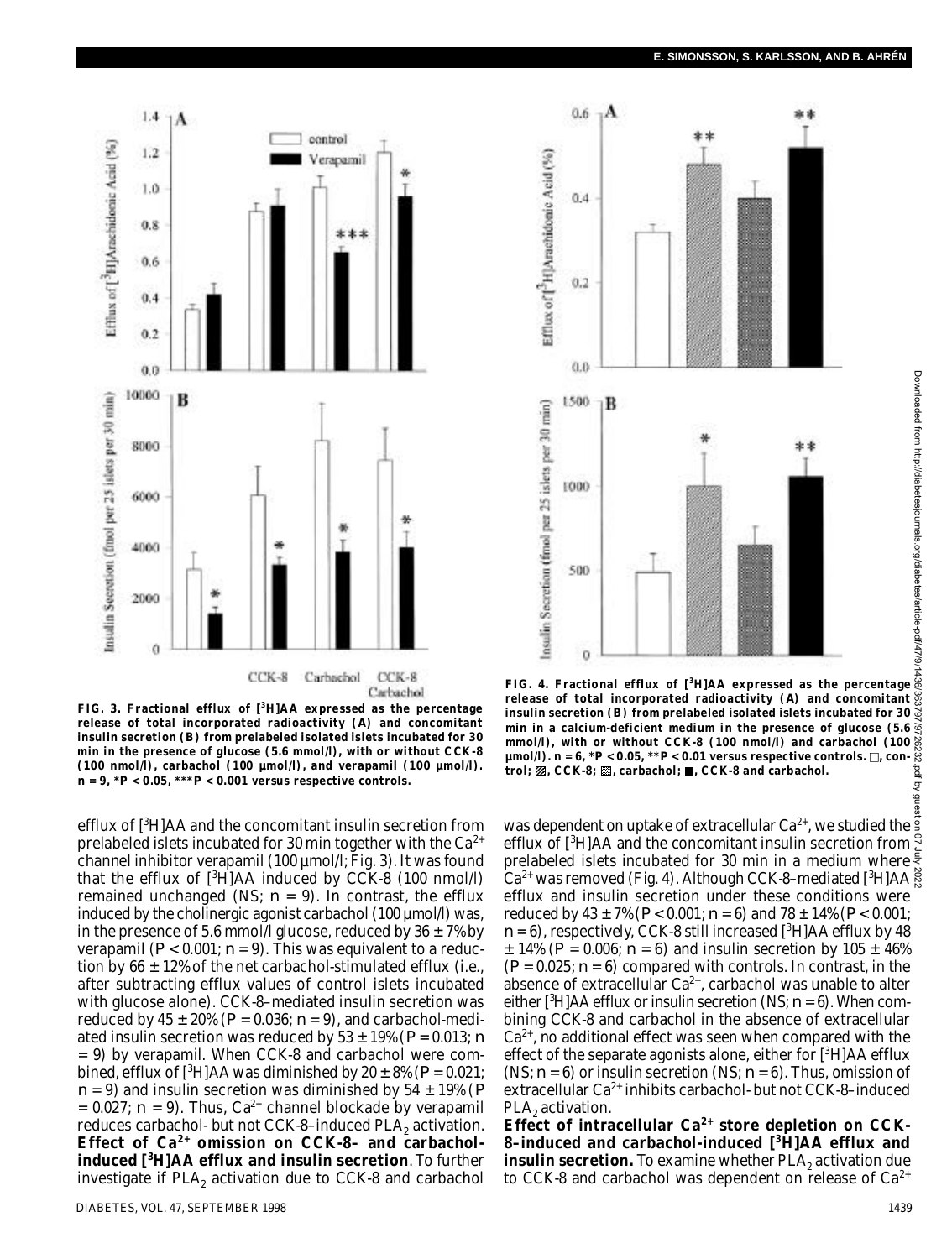

**FIG. 5. Fractional efflux of [<sup>3</sup>H]AA expressed as the percentage release of total incorporated radioactivity (***A***) and concomitant insulin secretion (***B***) from prelabeled isolated islets incubated for 30 min in the presence of glucose (5.6 mmol/l), with or without CCK-8 (100 nmol/l), carbachol (100 µmol/l), and thapsigargin (1 µmol/l).**   $n = 6, *P < 0.05$ .

from intracellular  $Ca^{2+}$  stores, we studied the efflux of  $[{}^{3}H]AA$ and the concomitant insulin secretion from prelabeled islets incubated together with the  $Ca<sup>2+</sup>$ -ATPase inhibitor thapsigargin (1 µmol/l), which induces depletion of intracellular  $Ca^{2+}$ stores (Fig. 5). However, during a 30-min incubation period, efflux of  $[3H]AA$  and concomitant insulin secretion because of the two secretagogues, alone or in combination, remained unaltered compared with controls (NS; *n* = 6). Thus, depletion of intracellular  $Ca^{2+}$  stores does not affect CCK-8- or carbachol-induced  $PLA_2$  activation.

**Effect of diglyceride lipase inhibition and PLA<sub>2</sub> inhibition on CCK-8–induced [<sup>3</sup>H]AA efflux in the presence and** absence of extracellular Ca<sup>2+</sup>. To delineate to what extent CCK-8–stimulated AA generation is dependent on PLA<sub>2</sub> activation versus diglyceride lipase activation, we measured the efflux of  $\int^3 H$ ]AA and from prelabeled islets during a 30-min incubation period in the presence of the diglyceride lipase inhibitor RHC 80267 (35  $\mu$ mol/l) and the PLA $_2$  inhibitor ACA (50 µmol/l; Fig. 6*A*). After subtracting values of control islets incubated with 5.6 mmol/l glucose alone from the values of islets



**FIG. 6. Fractional efflux of [<sup>3</sup>H]AA expressed as the percentage release of total incorporated radioactivity from prelabeled isolated islets incubated for 30 min in the presence of glucose (5.6 mmol/l), with or without CCK-8 (100 nmol/l), RHC 80267 (35 µmol/l), and ACA** (50  $\mu$ mol/l), in the presence (*A*) or absence (*B*) of extracellular Ca<sup>2+</sup>. **The calculated net effects of CCK-8 are shown after subtracting values of control islets incubated with 5.6 mmol/l glucose alone from the** values of islets incubated with glucose and CCK-8 together.  $n = 6$ ,  $*P < 0.05$ ,  $*P < 0.01$ ,  $**P < 0.001$  versus controls.  $\Box$ , CCK-8;  $\mathbb{Z}$ ,  $CCK-8 + RHC 80267;$   $M_{1}CCK-8 + ACA$ ;  $M_{1}CCK-8 + RHC 80267 + ACA$ .

incubated with glucose and CCK-8 together, we found that RHC 80267 diminished the net CCK-8-induced efflux of [3H]AA by  $51 \pm 17\%$  ( $P = 0.014$ ;  $n = 6$ ). Furthermore, ACA reduced the net CCK-8–stimulated efflux of  $\int^3 H$ ]AA by 58 ± 20% ( $P = 0.016$ ; *n* = 6). When combining RHC 80267 and ACA, the net CCK-8-induced efflux of  $[^{3}H]AA$  was decreased by 90  $\pm$  18% ( $P =$ 0.001;  $n = 6$ ). To study the role of extracellular Ca<sup>2+</sup> during the involvement of PLA $_{\rm 2}$  and diglyceride lipase, we also performed the experiments with ACA and RHC 80267 in a  $Ca<sup>2+</sup>$ -deficient environment (Fig. 6*B*). Then, after subtracting controls incubated with 5.6 mmol/l glucose alone, we found that RHC 80267 (35  $\mu$ mol/l) diminished the net CCK-8-induced efflux of  $[^3$ H]AA by 58  $\pm$  25% ( $P = 0.041$ ;  $n = 6$ ). Furthermore, ACA (50  $\mu$ mol/l) reduced the net CCK-8–stimulated efflux of  $[{}^{3}H]AA$  by 55  $\pm$  20% (*P* = 0.020; *n* = 6). When RHC 80267 and ACA were combined, the net CCK-8–induced efflux of  $[{}^{3}H]AA$  was decreased by 90  $\pm$  21% ( $P = 0.002$ ;  $n = 6$ ). Thus, CCK-8-induced AA generation and insulin secretion are partly dependent on diglyceride lipase activation and partly dependent on  $PLA_2$  activation in both the presence and absence of extracellular  $Ca^{2+}$ .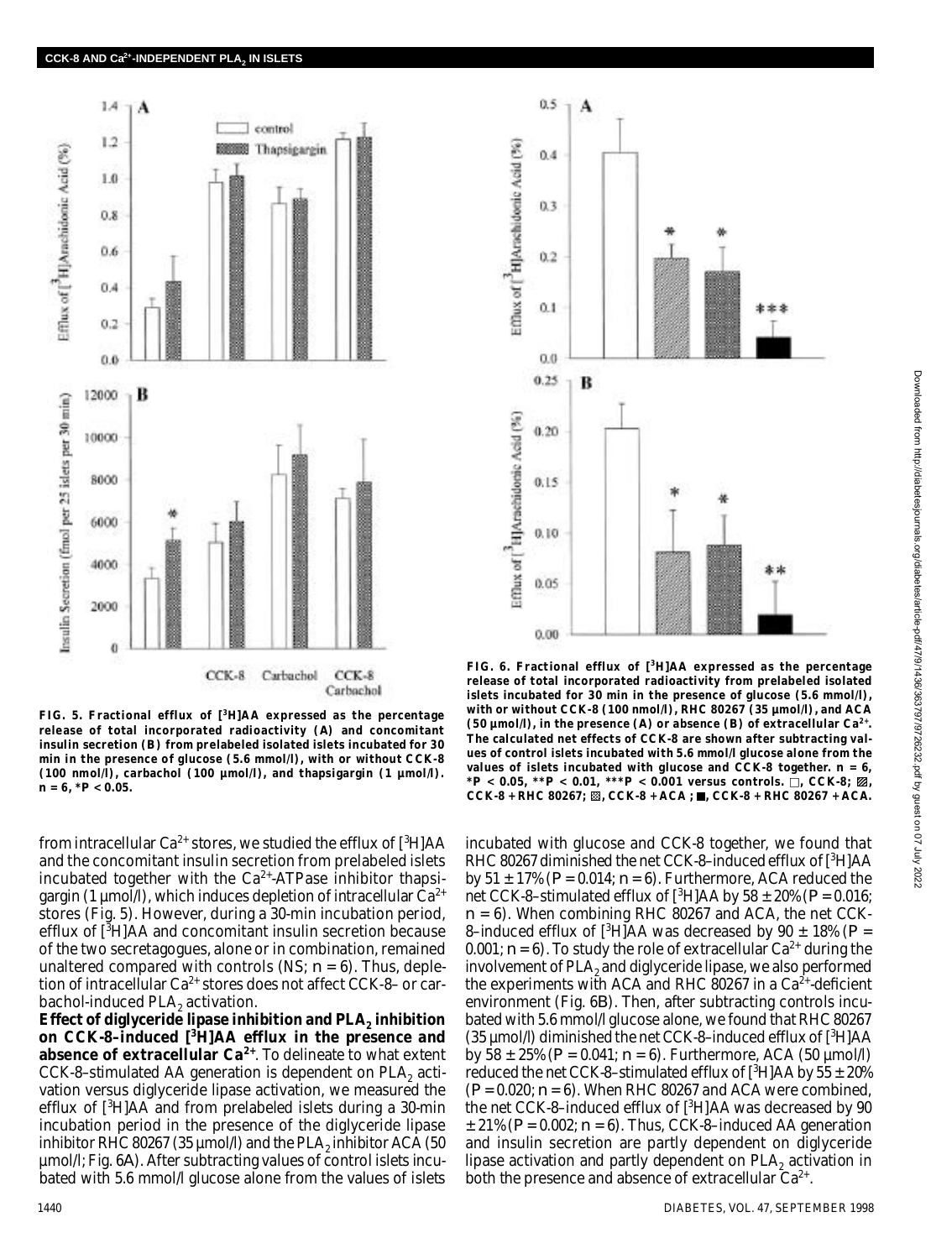

**FIG. 7. Fractional efflux of [<sup>3</sup>H]AA expressed as the percentage release of total incorporated radioactivity from prelabeled isolated islets incubated for 30 min (***A***) and insulin release from prelabeled isolated islets incubated for 60 min (***B***) in the presence of glucose (5.6 mmol/l) and CCK-8 (100 nmol/l), with or without the PLA<sup>2</sup> inhibitor ACA (50 µmol/l), in islets subjected or not subjected to PKC downregulation by an overnight incubation with TPA. The calculated net effects of CCK-8 are shown after subtracting values of control islets incubated with 5.6 mmol/l glucose alone from the values of islets incubated with glucose and CCK-8 together. For** *A***,** *n* **= 6; for** *B***,** *n* **= 13–16. \****P* **< 0.05, \*\****P* **< 0.01, \*\*\****P* **< 0.001 versus controls. , CCK-8; , CCK-8 + TPA overnight; , CCK-8 + ACA ; , CCK-8 + TPA overnight + ACA.**

**E ffect of PKC downregulation and PLA<sup>2</sup> inhibition on CCK-8–induced [<sup>3</sup>H]AA efflux and insulin secretion**. To examine the PKC dependence of CCK-8-stimulated  $PLA<sub>2</sub>$ activation, we studied the efflux of  $[3H]AA$  from prelabeled islets during a 30-min incubation period (Fig. 7*A*) and the insulin secretion from unlabeled islets during a 60-min incubation period (Fig. 7*B*), after inducing PKC downregulation through an overnight incubation with the phorbol ester TPA (500 nmol/l). After subtracting values of control islets incubated with 5.6 mmol/l glucose alone from the values of islets incubated with glucose and CCK-8 together, we found that overnight incubation with TPA reduced the net CCK-8–induced efflux of [<sup>3</sup>H]AA by 45 ± 12% (*P* = 0.003; *n* = 6) and the insulin secretion by  $40 \pm 16\%$  ( $P = 0.020$ ;  $n = 14-16$ ). Furthermore, the PLA $_2$  inhibitor ACA (50 µmol/l) diminished the net CCK-8–stimulated efflux of  $[{}^{3}H]AA$  by 52  $\pm$  11% ( $P =$ 0.001;  $n = 6$ ) and the insulin secretion by  $67 \pm 16\%$  ( $P < 0.001$ ; *n* = 13–16). When overnight incubation with TPA and ACA

were combined, no further inhibition of the net effects of CCK-8 was seen regarding either [<sup>3</sup>H]AA efflux (NS; total diminution by 49  $\pm$  11%;  $P = 0.001$ ;  $n = 6$ ) or insulin secretion (NS; total reduction by 64  $\pm$  16%;  $P = 0.001$ ;  $n = 16$ ). Thus, CCK-8–induced PLA $_{\rm 2}$  activation is partly dependent on PKC.

#### **DISCUSSION**

The results of this study imply that both CCK-8 and carbachol activate PLA $_2$  in rat islets. Our results further indicate that  $PLA<sub>2</sub>$  activation due to CCK-8 stimulation is independent of both influx of extracellular  $Ca^{2+}$  and liberation of intracellular  $Ca^{2+}$ . This was in contrast to the PLA<sub>2</sub>-stimulating effect of carbachol, which was dependent on extracellular  $Ca^{2+}$ in flux. Moreover, the results suggest that the CCK-8-induced PLA $_{\rm 2}$  activation is partly dependent on PKC stimulation, even though a considerable share of the CCK-8–mediated PLA $_{\rm 2}$  activation seems to occur independently of PKC.

Earlier studies have shown that PLA<sub>2</sub> can be divided into  $\frac{5}{8}$ two different subtypes: the secretory (extracellular, low molecular mass) form and the cytosolic (intracellular, high molecular mass) form (32,33). The cytosolic PLA $_{\rm 2}$ , present in human and rat islets (21–23), hydrolyses plasma membrane phospholipids after having been translocated to the  $\frac{2}{3}$ plasma membrane upon cellular activation through  $a\frac{3}{6}$ process involving the binding of Ca<sup>2+</sup> (34). However, during  $\frac{5}{8}$ recent years, it has been apparent that PLA $_{\textrm{\tiny{2}}}$ can also be activated independently of Ca<sup>2+</sup>, i.e., during Ca<sup>2+</sup> channel blockade or after removal of extracellular Ca<sup>2+</sup> (35,36). In addition,  $\frac{8}{9}$ the Ca<sup>2+</sup>-independent PLA<sub>2</sub> activity has been described to  $\frac{8}{5}$ exist in substantial amounts within rat and human islets  $\frac{1}{2}$ and has been shown to be activated by glucose metabolism–generated ATP (25). Its importance is further underscored by findings that when the Ca $^{2+}$ -independent PLA $_2$  is pharmacologically inhibited, the glucose-induced stimulation  $\frac{2}{3}$ of insulin secretion is severely suppressed (27). In fact, it has  $\ddot{\tilde{c}}$ been suggested that this ATP-stimulatable Ca<sup>2+</sup>-indepen- $\frac{8}{8}$ dent PLA $_2$  is required for optimal glucose responsiveness, because it has been shown that clonal insulinoma cell lines, which express ATP-stimulatable Ca $^{2+}$ -independent PLA $_{\rm 2}$ activity, exhibit glucose responsiveness, whereas other insulinoma cell lines, which do not express ATP-stimulatable  $\frac{5}{2}$  $Ca^{2+}$ -independent PLA<sub>2</sub> activity, are in general unresponsive to glucose (37). Downloaded from http://diabetesjournals.org/diabetes/article-pdf/47/9/1436/363797/9726232.pdf by guest on 07 July 2022

Whether CCK-8 stimulates a Ca<sup>2+</sup>-dependent or a Ca<sup>2+</sup>independent form of islet  $PLA_2$ , or perhaps both, as well as whether the mechanism of CCK-8 in this regard is different from that of the cholinergic agonist carbachol, is unknown and was therefore examined. The study was methodologically based on three different approaches, all known to reflect the involvement of  $PLA_2$ . First, we delineated the efflux of [<sup>3</sup>H]AA from prelabeled islets, which is a technique shown by Konrad et al. (17) to indirectly determine  $\mathsf{PLA}_2$  activity. Second, we detected lysophosphatidylcholine accumulation, which also reflects  $\mathsf{PLA}_2$  activity (17). Third, we induced  $\mathsf{PLA}_2$  inhibition by the  $\mathsf{PLA}_2$  inhibitor ACA at a concentration that previously has been shown to inhibit glucose-induced AA accumulation in rat islets without disturbing glucose metabolism or affecting PLC activity (15).

The results of all three approaches show that CCK-8 stimulates  $\mathsf{PLA}_2$ . However, the results also imply that the AA generation induced by CCK-8 does not solely reflect  $PLA<sub>2</sub>$ activity, but also the sequential actions of PLC and diglyceride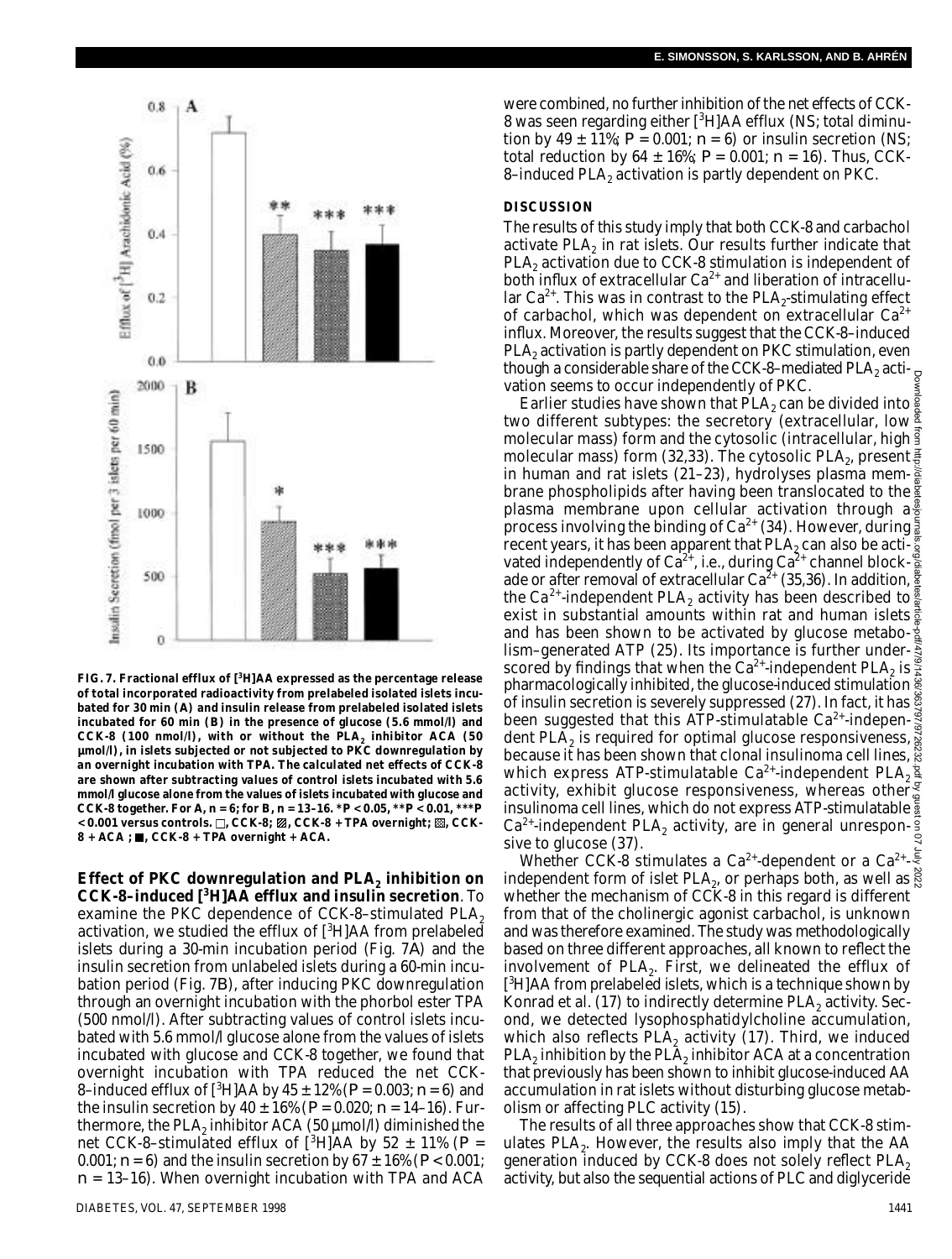lipase, which is a well-known pathway mediating AA generation in islets (38). In fact, the results indicate that the PLA<sub>2</sub> pathway and the PLC/diglyceride lipase pathway are almost equally responsible for the CCK-8–mediated AA formation, and that the effects of these two pathways are additive. However, cautious interpretations should be made when quantifying the role of the two separate pathways, because the inhibitors used have been suspected to be not entirely specific. Thus, it was recently shown that both RHC 80267 and ACA, concomitantly with their inhibitory action on insulin secretion, increased <sup>86</sup>Rb<sup>+</sup> efflux from prelabeled mouse islets, although in this respect the effect of ACA was weak (39). This indicates that besides their inhibitory action on AA accumulation (15,17), RHC 80267 and, to a smaller extent, ACA, might open ATP-sensitive K<sup>+</sup>-channels. Therefore, our results in this regard need to be further confirmed. The equal contribution of the PLA<sub>2</sub> and the PLC/diglyceride lipase pathways in our study was evident regardless of whether or not extracellular  $Ca<sup>2+</sup>$  was present. This is interpreted to indicate that CCK-8 is able to exploit  $Ca<sup>2+</sup>$ -independent actions of both  $PLA_2$  and  $PLC/di$ glyceride lipase to accomplish AA generation. The other two PLA<sub>2</sub> subclasses besides the  $Ca^{2+}$ -independent form that are shown to be present in islets—the cytosolic form and the secretory form  $(21-23)$ —are known to require Ca<sup>2+</sup> for their activation (33). Therefore, although a direct demonstration of ACA-induced inhibition of the Ca<sup>2+</sup>-independent form of PLA<sub>2</sub> was not performed, our finding that ACA inhibits AA formation under  $Ca<sup>2+</sup>$ -deficient conditions suggests that ACA inhibits the  $Ca^{2+}$ -independent form of PLA<sub>2</sub>.

During  $Ca^{2+}$  channel blockade by verapamil, used at a concentration assumed to inhibit the entry of extracellular  $Ca^{2+}$ (17), CCK-8–induced efflux of  $[^3H]$ AA remained unchanged. In contrast, the efflux induced by carbachol was markedly reduced. Both agonists were used at dose levels that stimulate insulin secretion in rat islets (40,41). The findings are in accordance with our results obtained by removal of extracellular Ca<sup>2+</sup>, implying that CCK-8, but not carbachol, induces activation of  $\text{Ca}^{\mathfrak{Z}_+}$ -independent PLA<sub>2</sub>. Although the total amount of secreted insulin was considerably lower than in the presence of  $Ca^{2+}$ , CCK-8 was also able to stimulate insulin secretion in the absence of extracellular  $Ca<sup>2+</sup>$ , whereas carbachol did not promote insulin release under these conditions. Thus, it seems as if the two potent AA generators CCK-8 and carbachol have a major dissimilarity in their modes of activating PLA<sub>2</sub>. Such a hypothesis is further supported by our finding that the AA-generating effect of CCK-8 and carbachol in combination was significantly higher when compared with the effect of either of the two agents alone and by the fact that this additive effect was abolished when extracellular  $Ca<sup>2+</sup>$  was omitted.

Because CCK-8 is known to liberate  $Ca<sup>2+</sup>$  from intracellular stores in islets (13), we investigated if the PLA $_2$  activation induced by CCK-8 was dependent on release of  $Ca^{2+}$  from intracellular stores, by incubating islets together with thapsigargin. Thapsigargin at the concentration used inhibits the  $Ca<sup>2+</sup>$ -ATPase pump activity of the endoplasmatic reticulum, which impairs the reabsorption of  $Ca^{2+}$  and depletes the  $Ca^{2+}$ content of the endoplasmatic reticulum (28). However, in spite of the presence of thapsigargin, the efflux of  $[{}^{3}H]AA$  and insulin secretion due to stimulation by CCK-8 or carbachol were unaffected, indicating that release of  $Ca^{2+}$  from intra-

cellular stores is of no major importance for the activation of PLA<sub>2</sub> due to these two secretagogues. Thus, the ability of CCK-8 to activate  $PLA_2$  seems independent of both extraand intracellular  $Ca^{2+}$ , whereas the action of carbachol seems dependent on extracellular Ca $2+$ .

 $Ca<sup>2+</sup>$ -independent PLA<sub>2</sub> activity has previously been shown to be directly stimulated by ATP (25). In fact,  $Ca^{2+}$ independent  $PLA<sub>2</sub>$  has been proposed as an alternative way for glucose metabolism to generate insulin secretion when only small increments in ATP production are possible (27). Our results suggest that CCK-8, in this particular respect, might resemble ATP. Therefore, stimulation by CCK-8 would offer the  $\beta$ -cell an alternative possibility to activate Ca $^{2+}$ -independent PLA $_{2}$  and accomplish Ca $^{2+}$  influx and exocytosis under conditions of severely reduced ATP production, as, for example, under conditions of low glucose sensitivity such as during development of type 2 diabetes. CCK-8–mediated activation of  $Ca^{2+}$ -independent PLA<sub>2</sub> might therefore be an alternative rather than an additional mode to induce insulin secretion. Such a role is in line with our results that the combined effect of CCK-8 plus carbachol is additive regarding AA generation but not regarding insulin secretion. If this action of CCK-8 is preserved and perhaps exaggerated in type 2 diabetes, it could be a target for development of new drugs specifically activating  $\beta$ -cell CCK receptors. A previous clinical study indicating an important role for the insulinotropic effect of CCK-8 during type 2 diabetes might support such a theory (8).

The cellular events underlying CCK-8-induced PLA<sub>2</sub> activation have not been characterized. One possible constituent could be PKC, which previously has been proposed as a PLA<sub>2</sub> activator (32,42) and to be involved in CCK-8–induced insulin secretion (14). In the present study, we found that PKC downregulation, induced by an overnight incubation with TPA, reduced both CCK-8–induced efflux of  $[3H]AA$  and insulin secretion, which suggests that PKC is important for the CCK-8-induced activation of  $PLA_2$ . However, a substantial part of the stimulating mechanism seems to be independent of PKC. Of further interest is the fact that when PKC downregulation and  $PLA_2$  inhibition are combined, no additive reduction was seen regarding either the  $[{}^{3}H]AA$  efflux or the insulin secretion induced by CCK-8 when compared with the reduction caused by  $\mathsf{PLA}_2$  inhibition alone. This suggests that at least one additional PLA $_2^{\text{-}}$  and PKC-independent signaling pathway is involved in the AA-generating and insulinotropic effects of CCK-8.

In conclusion, the results of this study show that CCK-8–induced PLA $_{\rm 2}$  activation in islets also occurs after removal of extracellular  $Ca^{2+}$  and is insensitive to inhibition of plasma membrane  $Ca^{2+}$  channels as well as to depletion of intracellular  $Ca^{2+}$  stores, suggesting that CCK-8 has the ability to activate a Ca<sup>2+</sup>-independent PLA<sub>2</sub>. This indicates a dissimilarity between CCK-8 and the cholinergic agonist carbachol, which is unable to stimulate  $PLA_2$  in the absence of extracellular Ca<sup>2+</sup>. Furthermore, the results imply that the PLA<sub>2</sub>activating capacity of CCK-8 is partly dependent on PKC, even though a considerable share of the stimulating mechanism seems to be independent of PKC and, moreover, that CCK-8 is able to induce PLA $_2$  activation and insulin secretion despite inhibition of both PKC and PLA $_2\!$ . These results suggest the involvement of least one additional signaling pathway for CCK-8 that is independent of both PLA $_2$  and PKC.